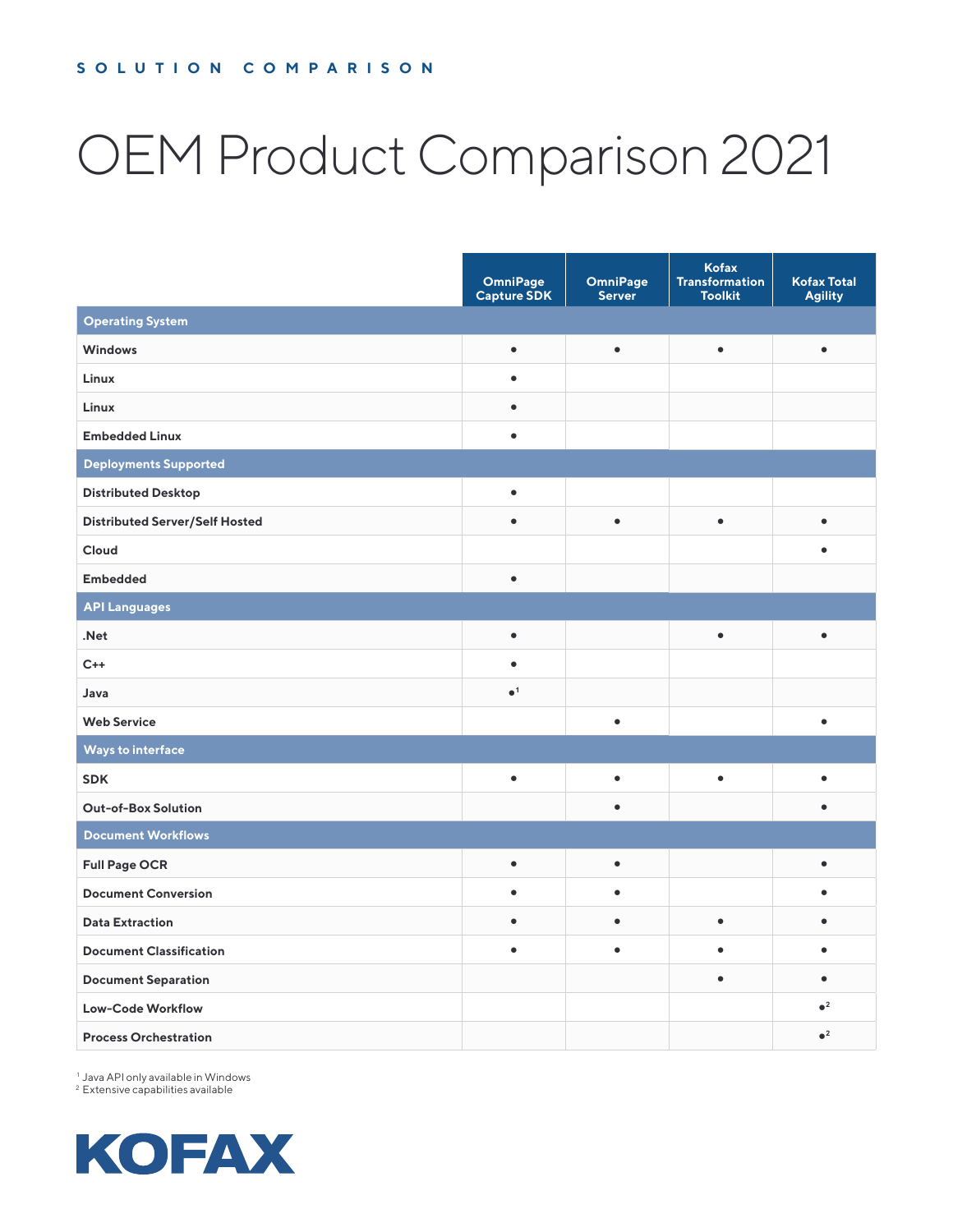|                                           | <b>OmniPage</b><br><b>Capture SDK</b> | <b>OmniPage</b><br>Server | Kofax<br><b>Transformation</b><br><b>Toolkit</b> | <b>Kofax Total</b><br><b>Agility</b> |  |
|-------------------------------------------|---------------------------------------|---------------------------|--------------------------------------------------|--------------------------------------|--|
| <b>Data Extraction</b>                    |                                       |                           |                                                  |                                      |  |
| <b>Fixed Form</b>                         | $\bullet$                             | $\bullet$                 | $\bullet$                                        | $\bullet$                            |  |
| Semi-Structured                           |                                       |                           | $\bullet$                                        |                                      |  |
| <b>Unstructured</b>                       |                                       |                           | $\bullet$                                        | $\bullet$                            |  |
| Line item extraction                      |                                       |                           | $\bullet$                                        | $\bullet$                            |  |
| <b>Pre-built Vertical Frameworks</b>      |                                       |                           | $\bullet$ <sup>1</sup>                           | $\bullet$ <sup>1</sup>               |  |
| <b>Validation Rules</b>                   |                                       |                           | $\bullet$                                        | $\bullet^2$                          |  |
| Classification                            |                                       |                           |                                                  |                                      |  |
| <b>Layout Classification</b>              | $\bullet$                             | $\bullet$                 | $\bullet$                                        | ٠                                    |  |
| <b>Content Classification</b>             | $\bullet$                             | ٠                         | $\bullet$                                        |                                      |  |
| Al-based Training (Machine Learning)      |                                       | ٠                         | $\bullet$                                        |                                      |  |
| <b>Clustering (Unsupervised Learning)</b> |                                       |                           | $\bullet$                                        |                                      |  |
| Human in the Loop (HITL)                  |                                       |                           | $\bullet$                                        | ٠                                    |  |
| Validation/Correction                     |                                       |                           |                                                  |                                      |  |
| Desktop Uls                               |                                       |                           | $\bullet^3$                                      |                                      |  |
| Web form UIs                              |                                       |                           | $\bullet^4$                                      | $\bullet$                            |  |
| <b>Document Ingestion</b>                 |                                       |                           |                                                  |                                      |  |
| File on Disk via API                      | $\bullet$                             | $\bullet$                 | $\bullet$                                        | $\bullet$                            |  |
| File in Memory via API                    | $\bullet$                             |                           |                                                  |                                      |  |
| Scanner via API                           | $\bullet$                             |                           |                                                  | $\bullet$                            |  |
| <b>Watched Folder</b>                     |                                       | $\bullet$                 |                                                  |                                      |  |
| User Interface                            |                                       | $\bullet$                 |                                                  |                                      |  |
| <b>Scanning UI</b>                        |                                       |                           |                                                  |                                      |  |
| <b>Omni-Channel Capture</b>               |                                       |                           |                                                  | $\bullet^2$                          |  |

<sup>1</sup> Invoices, Medical Claims, Bill pay, ID Card

<sup>2</sup> Extensive capabilities available

<sup>3</sup> Requires embedding

<sup>4</sup> Requires integration

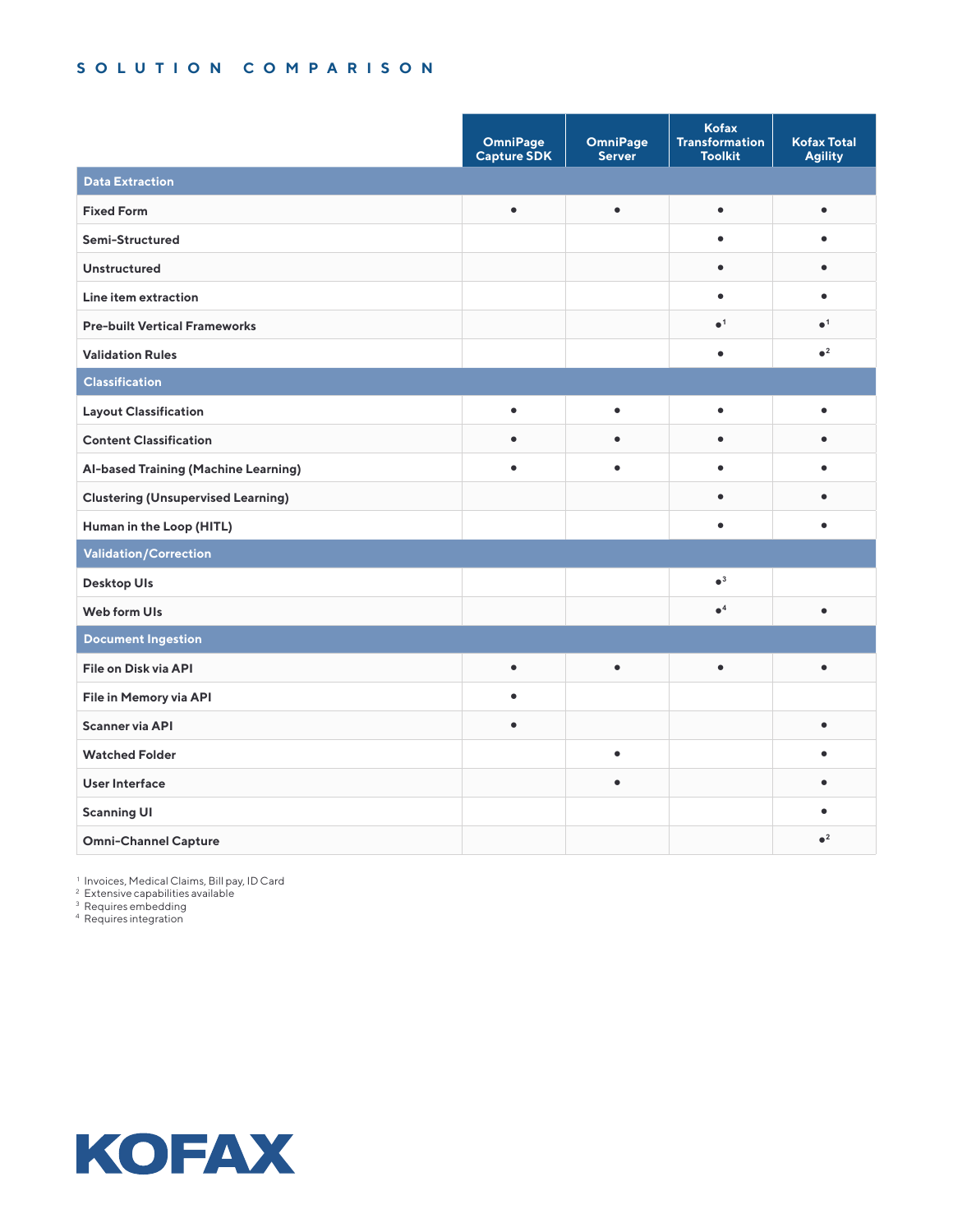|                                               | OmniPage<br><b>Capture SDK</b> | <b>OmniPage</b><br><b>Server</b> | <b>Kofax</b><br><b>Transformation</b><br><b>Toolkit</b> | <b>Kofax Total</b><br><b>Agility</b> |
|-----------------------------------------------|--------------------------------|----------------------------------|---------------------------------------------------------|--------------------------------------|
| <b>Technologies</b>                           |                                |                                  |                                                         |                                      |
| <b>Optical Character Recognition (OCR)</b>    | $\bullet$                      | $\bullet$                        | $\bullet$                                               |                                      |
| <b>Hand Print Recognition (ICR)</b>           | $\bullet$                      | $\bullet$                        | $\bullet$                                               |                                      |
| <b>Cursive/Script Handwriting Recognition</b> |                                |                                  |                                                         |                                      |
| <b>Barcode Recognition (1D and 2D)</b>        |                                | ٠                                |                                                         |                                      |
| <b>Checkbox Recognition (OMR)</b>             |                                | $\bullet$                        |                                                         |                                      |
| <b>Natural Language Processing (NLP)</b>      |                                |                                  |                                                         |                                      |
| <b>Image Cleanup</b>                          |                                | $\bullet$                        | ٠                                                       | $\bullet$ <sup>1</sup>               |
| <b>Integrated Platform Components</b>         |                                |                                  |                                                         |                                      |
| <b>Robotic Process Automation (RPA)</b>       |                                |                                  |                                                         |                                      |
| <b>Electronic Signature</b>                   |                                |                                  |                                                         |                                      |
| <b>Mobile Capture</b>                         |                                |                                  |                                                         |                                      |
| <b>Customer Communication</b>                 |                                |                                  |                                                         |                                      |
| Analytics                                     |                                |                                  |                                                         |                                      |

<sup>1</sup> Also includes Image Perfection scanning technology